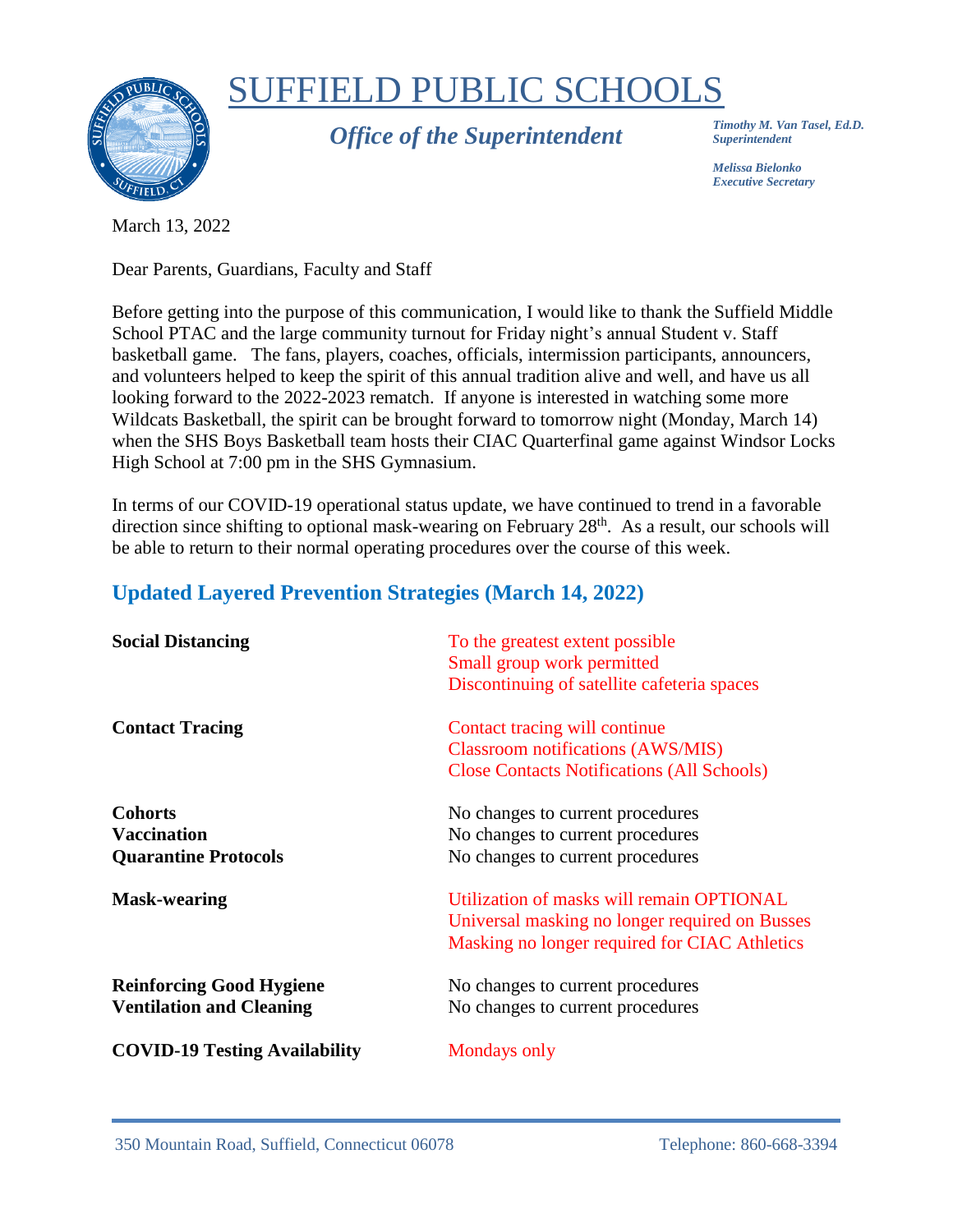## **COVID-19 Hartford County and Town of Suffield Metrics**

| Indicator                                                                          | Low<br><b>Transmission</b><br>Blue | <b>Moderate</b><br><b>Transmission</b><br>Yellow | <b>Substantial</b><br><b>Transmission</b><br><b>Orange</b> | High<br><b>Transmission</b><br>Red |
|------------------------------------------------------------------------------------|------------------------------------|--------------------------------------------------|------------------------------------------------------------|------------------------------------|
| Total new cases<br>per 100,000<br>persons in the past<br>7 days <sup>2</sup>       | 0.9                                | 10-49                                            | 50-99                                                      | ≥100                               |
| Percentage of<br>NAATs that are<br>positive during the<br>past 7 days <sup>3</sup> | <5.0%                              | 5.0%-7.9%                                        | 8.0%-9.9%                                                  | 210.0%                             |

| Date   | <b>INBIDDET OF DEM</b><br>cases of COVID-19<br>(14-day average of<br>new cases per<br>100,000 population<br>per day) |          |  |  |  |  |
|--------|----------------------------------------------------------------------------------------------------------------------|----------|--|--|--|--|
|        | Hartford<br>County                                                                                                   | Suffield |  |  |  |  |
| Mar 7  | 9.31                                                                                                                 | 3.61     |  |  |  |  |
| Mar 6  | 9.19                                                                                                                 | 3.16     |  |  |  |  |
| Mar 5  | 9.55                                                                                                                 | 4.52     |  |  |  |  |
| Mar 4  | 9.91                                                                                                                 | 6.32     |  |  |  |  |
| Mar 3  | 10.27                                                                                                                | 7.68     |  |  |  |  |
| Mar 2  | 11.51                                                                                                                | 9.49     |  |  |  |  |
| Mar 1  | 12.42                                                                                                                | 10.39    |  |  |  |  |
| Feb 28 | 13.41                                                                                                                | 11.29    |  |  |  |  |
| Feb 27 | 14.99                                                                                                                | 12.2     |  |  |  |  |
| Feb 26 | 15.29                                                                                                                | 12.2     |  |  |  |  |
| Feb 25 | 15.59                                                                                                                | 14.91    |  |  |  |  |
| Feb 24 | 15.89                                                                                                                | 17.62    |  |  |  |  |
| Feb 23 | 17.33                                                                                                                | 19.87    |  |  |  |  |
| Feb 22 | 17.43                                                                                                                | 20.78    |  |  |  |  |
| Feb 21 | 18.13                                                                                                                | 22.58    |  |  |  |  |
| Feb 20 | 20.30                                                                                                                | 32.07    |  |  |  |  |
| Feb 19 | 20.71                                                                                                                | 46.07    |  |  |  |  |
| Feb 18 | 21.11                                                                                                                | 44.72    |  |  |  |  |
| Feb 17 | 21.52                                                                                                                | 43.36    |  |  |  |  |
| Feb 16 | 21.97                                                                                                                | 41.55    |  |  |  |  |
| Feb 15 | 23.56                                                                                                                | 43.36    |  |  |  |  |
| Feb 14 | 24.72                                                                                                                | 46.52    |  |  |  |  |

 $52$ 8,33 8.33 1,33 .33  $\frac{1}{2}$ ,43 .72 79

 $\mathbf{M}$  and  $\mathbf{M}$  and  $\mathbf{M}$ 

## **COVID-19 Suffield Public Schools COVID-19 Trend History**

|                      | မိ<br>щ<br>$\infty$<br>$\mathbf{\mathbf{H}}$ | $\omega$<br>ú.<br>ō<br>$\blacksquare$ | Ω<br>$\overline{\mathbf{v}}$<br>ш.<br>∼<br>Ñ | Feb<br>↽<br>$\mathbf{\tilde{c}}$ | 읍<br>ш.<br>N<br>$\sim$ | $\omega$<br>m<br>$\sim$ | Feb<br>4<br>Ñ | ء<br>$\overline{\mathbf{u}}$<br>ú.<br>$\sim$ | ≏<br>$\overline{\mathbf{v}}$<br>ဖ<br>$\sim$ | Feb<br>$\sim$ | θĐ<br>ú.<br>$\infty$<br>$\sim$ | ∼<br>ω<br>-<br>-<br>ᆏ | $\sim$<br>Φ,<br>ے<br>$\sim$ | $\sim$<br><b>W</b><br>-<br>-<br>$\sim$ | ┶<br>Ø<br>↔ | $\sim$<br><b>ID</b><br>ıñ | $\sim$<br><b>IQ</b><br>c.,<br>O | s.<br>$\omega$<br>- | $\sim$<br><b>ID</b><br>∞ | ┶<br>w<br>Ō | $\sim$<br>$\omega$<br>o<br>$\blacksquare$ | ∼<br>$\overline{\omega}$<br>$\blacksquare$<br>∠<br>$\blacksquare$<br>$\mathbf{\mathbf{d}}$ |
|----------------------|----------------------------------------------|---------------------------------------|----------------------------------------------|----------------------------------|------------------------|-------------------------|---------------|----------------------------------------------|---------------------------------------------|---------------|--------------------------------|-----------------------|-----------------------------|----------------------------------------|-------------|---------------------------|---------------------------------|---------------------|--------------------------|-------------|-------------------------------------------|--------------------------------------------------------------------------------------------|
| # of Confirmed Cases | 0                                            |                                       | $\sqrt{2}$                                   | $\sqrt{2}$                       | r<br>u                 |                         | 0             |                                              | $\Omega$<br>u                               |               | $\Omega$<br>U                  | $\sim$                |                             |                                        | $\sim$      |                           | $\mathbf{0}$                    |                     |                          |             |                                           |                                                                                            |

#### **SPS COVID-19 PCR Testing**

|                                 | Feb<br>8ì | Feb<br>ğ          | Feb<br>$20 -$ | Feb<br>$\mathbf{1}$<br>ਸ਼ੈ | Feb<br>22 | Feb<br>23     | $24 - Feb$ | Feb<br>in.<br>$\sim$ | Feb<br>$26 -$ | Feb<br>λ<br>N   | $28 - Feb$ | $1 - Max$ | Mar<br>$\overline{\mathsf{N}}$ | Mar<br>m     | 4-Mar    | Nar<br>ι'n | Mar<br>O | -Mar | Nar<br>ထံ | Mar<br>Ō   | 10-Mar       | Nar<br>ਸ਼ੈ |   |  |
|---------------------------------|-----------|-------------------|---------------|----------------------------|-----------|---------------|------------|----------------------|---------------|-----------------|------------|-----------|--------------------------------|--------------|----------|------------|----------|------|-----------|------------|--------------|------------|---|--|
| of Confirmed Cases              |           | $\mathbf{0}$      | 0             | 0                          | 0         | $\mathbf{0}$  | 0          | 0                    | $\mathbf{0}$  | <sup>0</sup>    | 0          | 0         | $\Omega$                       | $\mathbf{0}$ | 0        | 0          |          | 0    | 0         |            | $\mathbf{1}$ | 0          | 0 |  |
| <b>SPS COVID-19 PCR Testing</b> |           |                   |               |                            |           |               |            |                      |               |                 |            |           |                                |              |          |            |          |      |           |            |              |            |   |  |
| <b>Date</b>                     |           | <b>Registered</b> |               |                            |           | <b>Tested</b> |            |                      |               | <b>Positive</b> |            |           |                                |              | % Tested |            |          |      |           | % Positive |              |            |   |  |
| 14-Feb                          | 818       |                   |               |                            | 274       |               |            |                      | 0             |                 |            |           |                                |              | 33.5%    |            |          |      |           | $0.0\%$    |              |            |   |  |
| $23-Feb$                        | 818       |                   |               |                            | 213       |               |            |                      |               |                 | 0          |           |                                |              |          |            | 26.0%    |      |           | 0.0%       |              |            |   |  |
| 28-Feb                          | 818       |                   |               | 233                        |           |               |            |                      | $\mathbf{1}$  |                 |            |           |                                |              | 28.5%    |            |          |      |           | 0.4%       |              |            |   |  |
| 3-Mar                           |           | 818               |               |                            | 145       |               |            |                      | 0             |                 |            |           |                                |              | 17.7%    |            |          |      |           | 0.0%       |              |            |   |  |
| 7-Mar                           |           | 817               |               |                            |           | 254           |            |                      |               | 0               |            |           |                                |              |          | 31.1%      |          |      | 0.0%      |            |              |            |   |  |
| 10-Mar                          | 817       |                   | 137           |                            |           |               |            | 0                    |               |                 |            |           |                                | 16.8%        |          |            | 0.0%     |      |           |            |              |            |   |  |